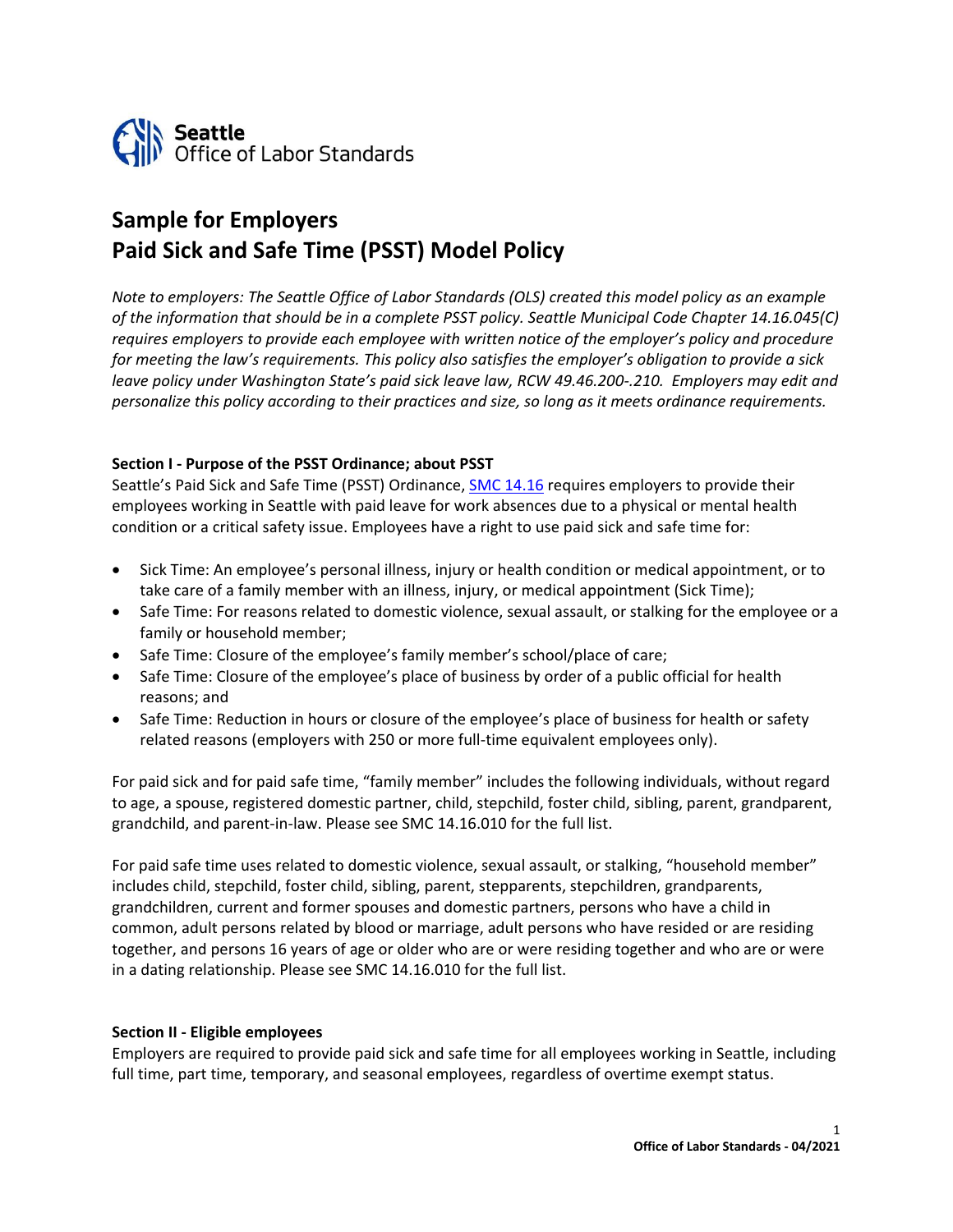## **Section III - Tier size; rate of accrual, use and carry over;<sup>1</sup> employer's choice of year**

The amount of PSST hours that employees accrue depends on how many full-time equivalent employees work for the employer worldwide. This employer is a **[insert Tier size]** employer, with the following accrual and carry over **[insert accrual and carry over language]**. <sup>2</sup> PSST hours are accrued based on a 12 month year. 3 This employer's year begins **[insert date]** and ends **[insert date]**. There is no cap on accrual or use of PSST hours; the only cap is on carry over of unused PSST hours to the following year.

*Optional Paid Time Off (PTO Policy) for combined or universal leave: Only include PTO policy language if you allow employees to use vacation/PTO for PSST purposes. If the employer provides different plans based on employee classification, describe the specifics of each plan.*

Employees can use accrued Paid Time Off (PTO), as well as paid vacation leave, for absences covered by Seattle's PSST ordinance, SMC 14.16 (as described in Section I). This employer is a **[insert Tier size]**  employer, with the following accrual and carry over **[insert accrual and carry over language]**. <sup>4</sup> PTO hours are accrued based on a 12-month year. This employer's year begins **[insert date]** and ends **[insert date]**. There is no cap on accrual or use of PTO hours; the only cap is on carry over of unused PTO hours to the following year. Requests to use PTO for PSST purposes are subject to the reasonable notice and verification provisions in Section VI and VII. Requests to use PTO for non-PSST purposes are subject to the following reasonable notice and/or verification procedures [**insert reasonable notice or verification requirements, if imposed].** If an employee chooses to use all the employee's accrued PTO for non-PSST purposes, the employer is under no obligation to provide additional PTO.

## **Section IV – Method of notification of PSST balance**

Each time wages are paid, employers are required to notify employees of (1) total available paid sick and safe time; (2) paid sick and safe time accrued since the last notification; and (3) paid sick and safe time used since the last notification. This employer [**insert timing and method of notification, e.g. information from the employee's pay stub**].

<sup>2</sup> **Tier sizes**

- **Tier One employers (at least 1 employee and up to 49 FTEs):** Employees accrue 1 hour of PSST for every 40 hours worked in Seattle. Employees can carry over up to 40 hours of unused PSST to the following year.
- **Tier Two employers (50 to 249 FTEs):** Employees accrue 1 hour of PSST for every 40 hours worked in Seattle. Employees can carry over up to 56 hours of unused PSST to the following year.
- **Tier Three employer (250 or more FTEs):** Employees accrue 1 hour of PSST for every 30 hours worked in Seattle. Employees can carry over up to 72 hours of unused PSST to the following year.
- **Tier Three employer (250 or more FTEs) with PTO:** Employees accrue 1 hour of PSST for every 30 hours worked in Seattle. Employees can carry over up to 108 hours of unused PSST to the following year.

<sup>1</sup> **More generous policy:** An employer may choose to offer more generous rates of accrual and/or carry over than the minimum amounts required by the PSST Ordinance.

<sup>3</sup> **Employer's choice of year**: The employer must notify employees if it is using a period other than the calendar year for PSST accrual and carry over (e.g. tax year, fiscal year, contract year, or the year running from an employee's hire date).

<sup>4</sup> Tier 3 employers must permit employees to carry over up to 108 hours of unused paid time off (PTO) to the following year.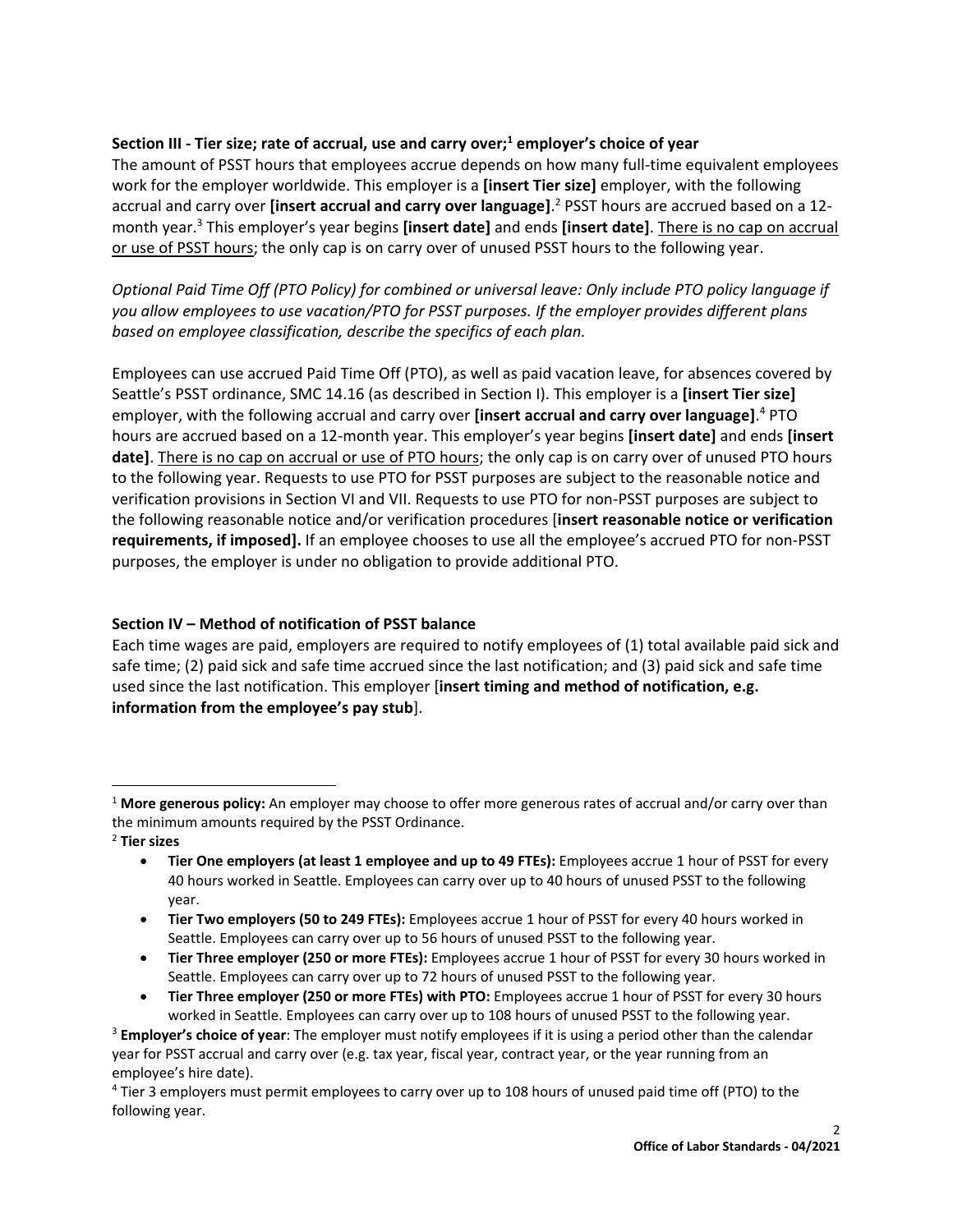## **Section V - Using PSST Hours and Rate of Pay**

An employer may impose a waiting period of up to 90 days after an employee commences employment before that employee can use any accrued PSST hours. This employer [**does not require a waiting period** *or* **imposes a waiting period of XXX days before a new employee can use any accrued PSST hours**.] Employees may use PSST in increments of **[insert time increment]**.

- **Hourly, non-overtime exempt employees**: Employers must permit use of PSST in whichever is the smaller amount – either hourly increments or the smallest increment in which time is tracked for compensation purposes. (e.g. if the employer tracks time in one-minute increments for compensation, the employer must permit use of PSST in one-minute increments).
- **Overtime exempt employees**: Employers may make deductions of PSST in accordance with state and federal law.

When using PSST, employees will be paid their normal hourly compensation (i.e. the rate that they would have earned if they had shown up for work). Employees are also entitled to lost commissions based on a 90-day lookback period.

## **Section VI - Reasonable notice requirements for requesting PSST**

To request PSST, an employee must follow the employer's notice procedure for absences, including marking the timesheet accordingly. The employee does not have to ask specifically for PSST or disclose the nature of an illness or the specific reason related to a critical safety issue, but the employee must give the employer enough information to understand that the absence is for a PSST-qualifying reason. The employer will maintain the confidentiality of information provided by the employee or others regarding an employee's request for PSST.

- If the employee's need for PSST is foreseeable (e.g. doctor appointment), the employee must make a written request to **[insert point of contact]** at least 10 days, or as soon as practicable, before the date of use.
- If the need for PSST is not foreseeable (e.g. unexpected illness), the employee must follow the call-out procedure **[insert procedure, including point of contact, method of communication]**. If circumstances prevent an employee from following the call-out procedure, an employee must provide notice as soon as practicable.
- If the reason for the absence involves domestic violence, sexual assault, or stalking, the employee must provide oral or written notice no later than the end of the first day of using PSST.

#### **Section VII – Verification requests from employer**

*Note to employers: Only include a section on verification if it is part of your policy or practice. Verification requirements are allowed by the ordinance, but not required.* 

*Also, employers that do not offer medical benefits to employees must pay half the cost of obtaining the verification*.

If an employee has used PSST for an authorized purpose for more than three (3) consecutive days during which the employee is required to work, the employee must provide verification that establishes or confirms that the use of PSST is for an authorized purpose.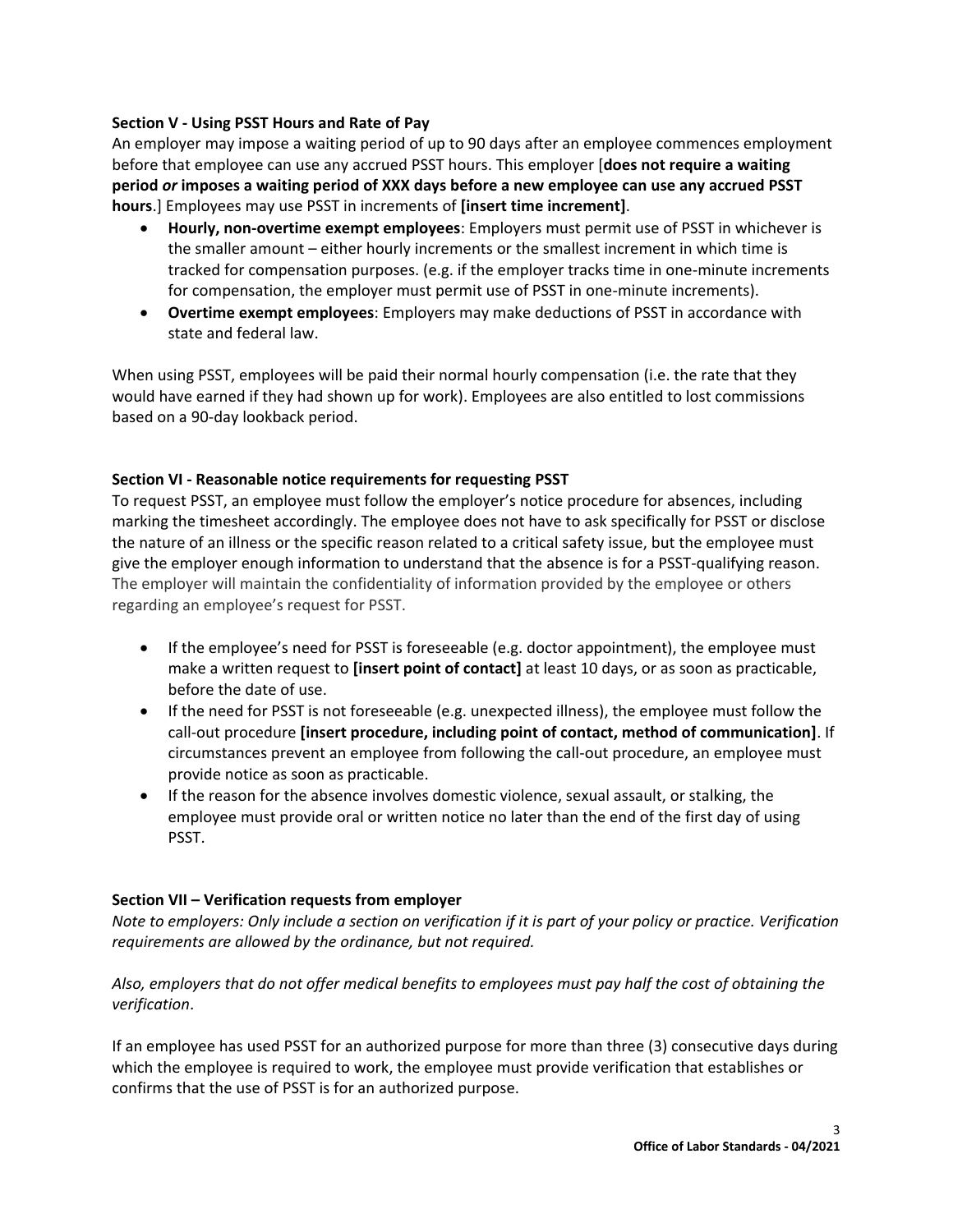If the employer requests documentation that accrued PSST hours are being used for a reason that is covered by the law, the employee is not required to disclose the nature of the illness or other specific reason for the absence. The employer will maintain the confidentiality of information provided by the employee or others in support of an employee's request for PSST.

- For sick time acceptable verification may include:
	- $\circ$  A health care provider's signed statement indicating that the use of paid sick leave is for care of the employee or their family member for an authorized purpose; or
	- o [**insert other types of documentation demonstrating that the employee's use of paid sick leave is for care of the employee or their family member for an authorized purpose**].
- For safe time related to domestic violence, sexual assault, or stalking: The supporting documentation must indicate that the employee or a family or household member is experiencing domestic violence, sexual assault, or stalking, and that the leave was taken for a purpose covered by the law. This could include
	- o A written statement by the employee;
	- o A police report;
	- o A court order;
	- o Evidence from a court or prosecuting attorney;
	- o Documentation from any of the following persons from whom an employee or an employee's family or household member sought assistance in addressing the domestic violence situation indicating that the employee or the employee's family or household member is a survivor of domestic violence, sexual assault, or stalking:
		- An advocate;
		- An attorney;
		- A member of the clergy; or
		- A medical or other professional.
	- o [**insert other types of documentation that the employee or the employee's family member is experiencing domestic violence, sexual assault, or stalking**].
- For safe time related to closure of a family member's school or place of care: the employee may provide the notice of closure the employee received.

*Note to employers: the "unreasonable burden" procedures described below are required by WAC 296- 128-660 for employees subject to the Washington Minimum Wage Act, RCW 49.46.* 

If an employee believes that obtaining verification for use of paid sick or safe leave would result in an unreasonable burden or expense on the employee, the employee must contact [**insert point of contact**] orally or in writing. The employee must indicate that the absence is for an authorized purpose, and explain why verification would result in an unreasonable burden or expense on the employee.

Within 10 calendar days of receiving the employee's request, [**insert point of contact**] will work with the employee to identify an alternative verification method that does not result in an unreasonable burden or expense. Options may include, but are not limited to:

- Accepting the previously submitted oral or written statement;
- Company-provided transportation; or
- Sharing more of the cost of getting a signed statement from a health care provider.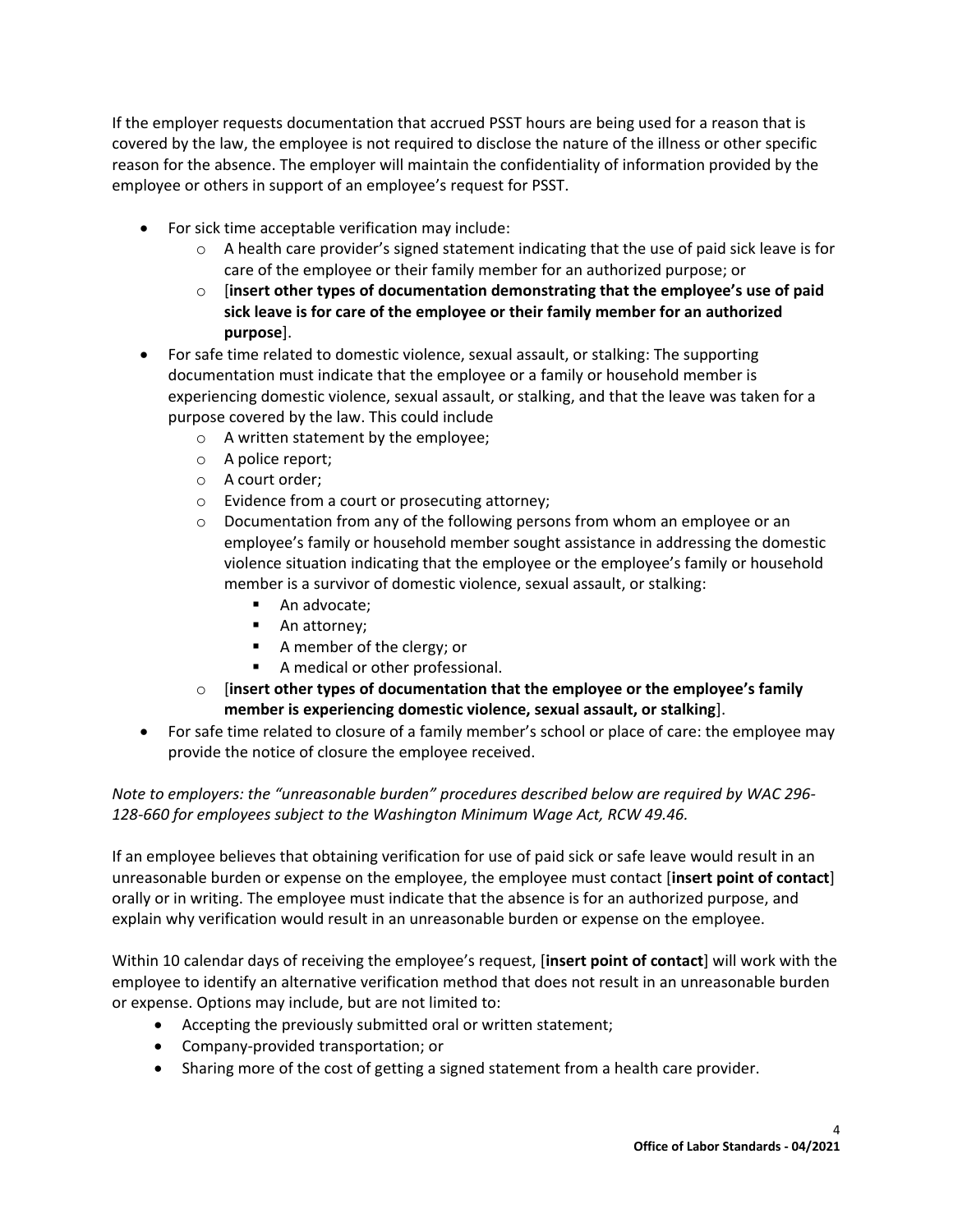The employer may choose not to pay an employee for paid sick and safe leave taken for such absences until verification is provided. An employee has the right to contact [**insert point of contact**] if the employee believes the proposed alternative still results in an unreasonable burden or expense. If an employee is not satisfied with the employer's alternatives, the employee may contact the Seattle Office of Labor Standards or the Washington State Department of Labor & Industries.<sup>5</sup>

## **Section VIII – Frontloading**

*Note to employers: Only include a section on frontloading if it is part of your policy or practice.*

The employer will provide each employee with notice of the amount of PSST hours that will be placed into the employee's PSST account and the specific date. The notice will include the calculations used to determine the frontloaded hours, the PSST accrual year, and the employee's eligibility details.

Unused frontloaded PSST balances must be carried over to the following year commensurate with the carry over requirements of the employer's tier size.

If an employee's frontloaded PSST is less than the amount that they were entitled to accrue, the employer will make any additional amounts of PSST available for use by the employee as soon as practicable, but no later than 30 days after the discrepancy is identified. If an employee uses more PSST than the employee would have otherwise accrued absent frontloading, the employer will not seek reimbursement from the employee for such PSST.

### **Section IX – Shared Leave Program**

*Note to employers: Only include a section on shared leave programs if it is part of your policy or practice.*

The shared PSST program provides employees the opportunity to receive and use donated PSST, and to donate their PSST to other employees. Employees must apply to receive/donate shared PSST through [**insert point of contact**]. An employee is eligible to apply for and use shared PSST [**immediately / after X days after the start of employment**].

To participate in the shared PSST program, the employee must [**insert employer procedure (e.g. complete the Employee Request to Receive Shared Paid Sick and Safe Leave form or complete the Employee Request to Donate Paid Sick and Safe Leave form**)] and provide the form to **[insert point of contact**].

Donated PSST will be recorded as if the donating employee had used the paid leave, and will reduce the donating employee's available balance of PSST hours.

#### **Section X - Separation from employment**

If an employee separates from employment and the employer rehires the employee within twelve months, the employer must reinstate the employee's PSST balance as of the date of separation.

<sup>5</sup> The Washington State Department of Labor & Industries only investigates claims by employees covered by the Washington Minimum Wage Act, RCW 49.46.